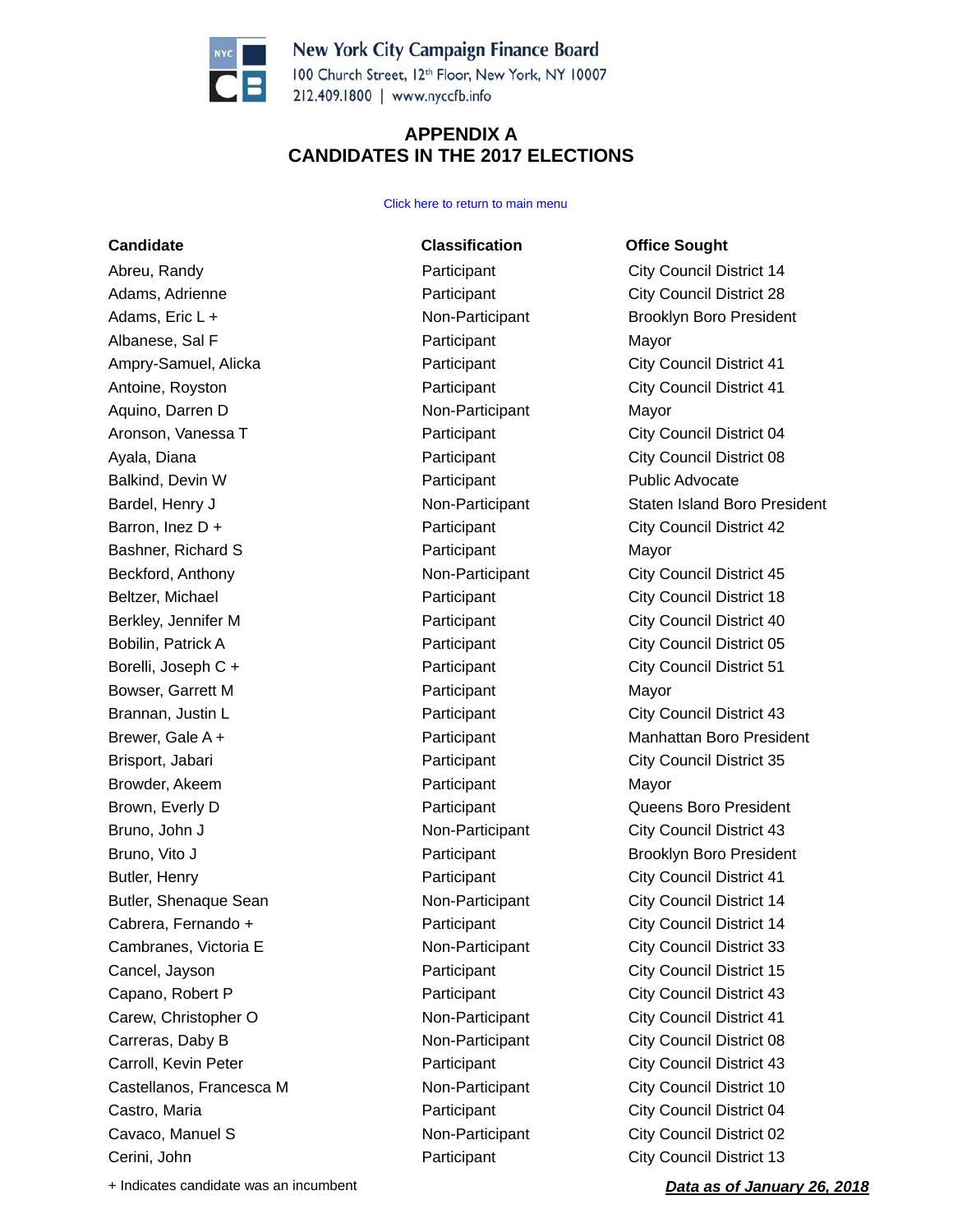

100 Church Street, 12th Floor, New York, NY 10007 212.409.1800 | www.nyccfb.info

### **APPENDIX A CANDIDATES IN THE 2017 ELECTIONS**

Click here to return to main menu

# **Candidate Classification Office Sought** Cespedes, Louis A Non-Participant City Council District 45 Chin, Margaret S + Participant City Council District 01 Chirico, Vincenzo Participant City Council District 43 Cho, Ronnie S Non-Participant City Council District 02 Cleare, Cordell Participant City Council District 09 Cohen, Andrew J + Non-Participant City Council District 11 Commey, Aaron A Participant Mayor Concannon, Joseph R Participant City Council District 23 Conigliaro, Michael Non-Participant City Council District 29 Constantinides, Costa + Participant City Council District 22 Cornegy, Jr., Robert + Participant City Council District 36 Cox, Leopold W Participant City Council District 41 Crowley, Elizabeth S + Non-Participant City Council District 30 Cumbo, Laurie A + Participant City Council District 35 Cunningham, Brian-Christoph A **Participant** Participant City Council District 40 David, Richard Participant City Council District 28 de Blasio, Bill + Participant Mayor Delgado, Roxanne F Non-Participant City Council District 11 Delices, Patrick Participant City Council District 17 DeMartis, Steven **Non-Participant** Bronx Boro President Denaro, Raimondo Participant City Council District 47 Denis, Oswald **Non-Participant** City Council District 17 Deutsch, Chaim M + Terroric Participant City Council District 48 Diaz Jr., Ruben + The Participant Bronx Boro President Diaz, Sr., Ruben Non-Participant City Council District 18 Dietl, Richard A Non-Participant Mayor Doyle, John C **Participant** Participant City Council District 13 Dromm, Daniel + Non-Participant City Council District 25 Drusin, Hyman **Non-Participant** City Council District 06 Eggleston, Benjamin **Non-Participant** City Council District 16 Eisenbach, David Participant Public Advocate El, Niyyirrah Non-Participant City Council District 16 El-Yateem, Khader **Participant** Participant City Council District 43 Erwin, Adrienne **Non-Participant** City Council District 12 Espinal, Jr., Rafael L + Non-Participant City Council District 37 Eugene, Mathieu + The Participant City Council District 40 Farias, Amanda **Participant** Participant City Council District 18 Faulkner, Michel J **Participant** Comptroller Ferretti, Jeffrey J **Non-Participant** City Council District 46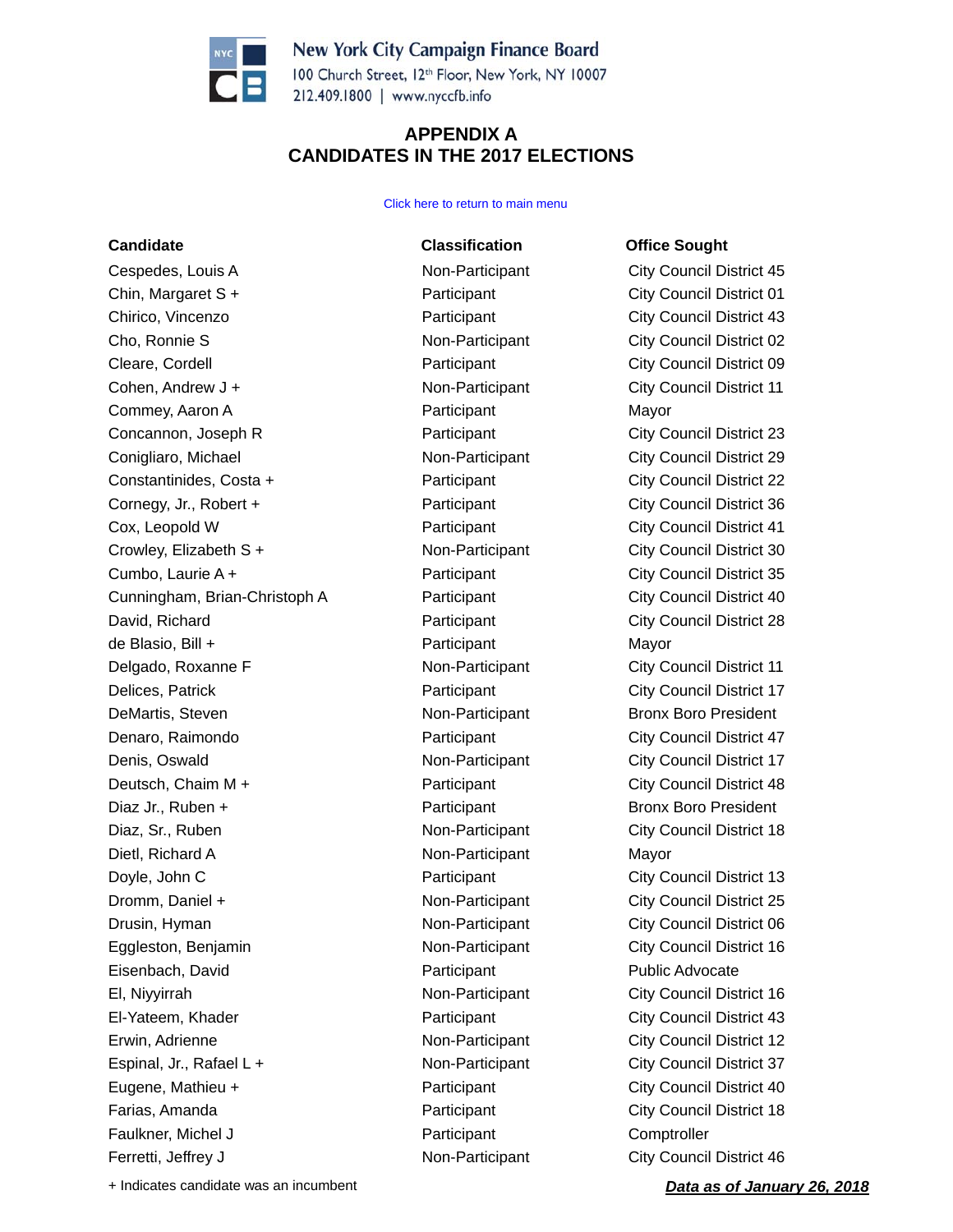

100 Church Street, 12th Floor, New York, NY 10007 212.409.1800 | www.nyccfb.info

### **APPENDIX A CANDIDATES IN THE 2017 ELECTIONS**

Click here to return to main menu

**Candidate Classification Office Sought** Filler, Marat **Participant** Participant City Council District 48 Florentino, Richard A **Participant** Participant City Council District 50 Foldenauer, Aaron S **Participant** Participant City Council District 01 Fox, Ede S **Participant** City Council District 35 Francois, Frank Participant City Council District 27 Gangi, Robert A **Participant** Participant Mayor Garcia, Elvin **City Council District 18** Participant City Council District 18 Garrity, Donald D **City Council District 02** Participant City Council District 02 Gibson, Vanessa L + **Participant** City Council District 16 Gjonaj, Mark **Non-Participant** City Council District 13 Gomez, Alex A **Participant** City Council District 13 Gonzalez, Sara M **Participant** Participant City Council District 38 Gooding, Pierre A **Participant** City Council District 09 Goodman, Cary M **Participant** Participant City Council District 06 Goodman, Ronny A **Non-Participant** City Council District 10 Goodwin, Gwen E **Non-Participant** City Council District 05 Gordon, Karree-Lyn **City Council District 12** Participant City Council District 12 Gosine, Robbie **Non-Participant** Mayor Gray, Tyson-Lord J **Participant** Participant City Council District 09 Graziano, Paul D **City Council District 19** Participant City Council District 19 Green, Rupert **City Council District 27 Participant** City Council District 27 Grodenchik, Barry S + Non-Participant City Council District 23 Halasa, Marni **Non-Participant** City Council District 03 Hamilton, Derek D **Participant** Participant City Council District 31 Hamilton-Johnson, Pamela **Participant** Participant City Council District 12 Harary, Rebecca S **Participant** Participant City Council District 04 Hartman, Alec H **Participant** Participant City Council District 04 Hikind, Yoni Non-Participant City Council District 44 Hines, Helen **Participant** Participant City Council District 17 Holden, Robert F **Participant** Participant City Council District 30 Holland, Marvin W **Participant** Participant City Council District 09 Honig, Rachel L **Participant** City Council District 04 Hormeku, Mawuli K **Now Accord City Council District 42** Participant City Council District 42 Hulbert, Carmen V **Participant** City Council District 38 Hussein, Erin Z **Participant** Participant City Council District 02 Hutchins, Scott A Non-Participant City Council District 35 Imperiale, Dashia **Participant** Participant City Council District 01 Itteera, Benny A Non-Participant City Council District 23 Jackson, Berneda W Non-Participant City Council District 41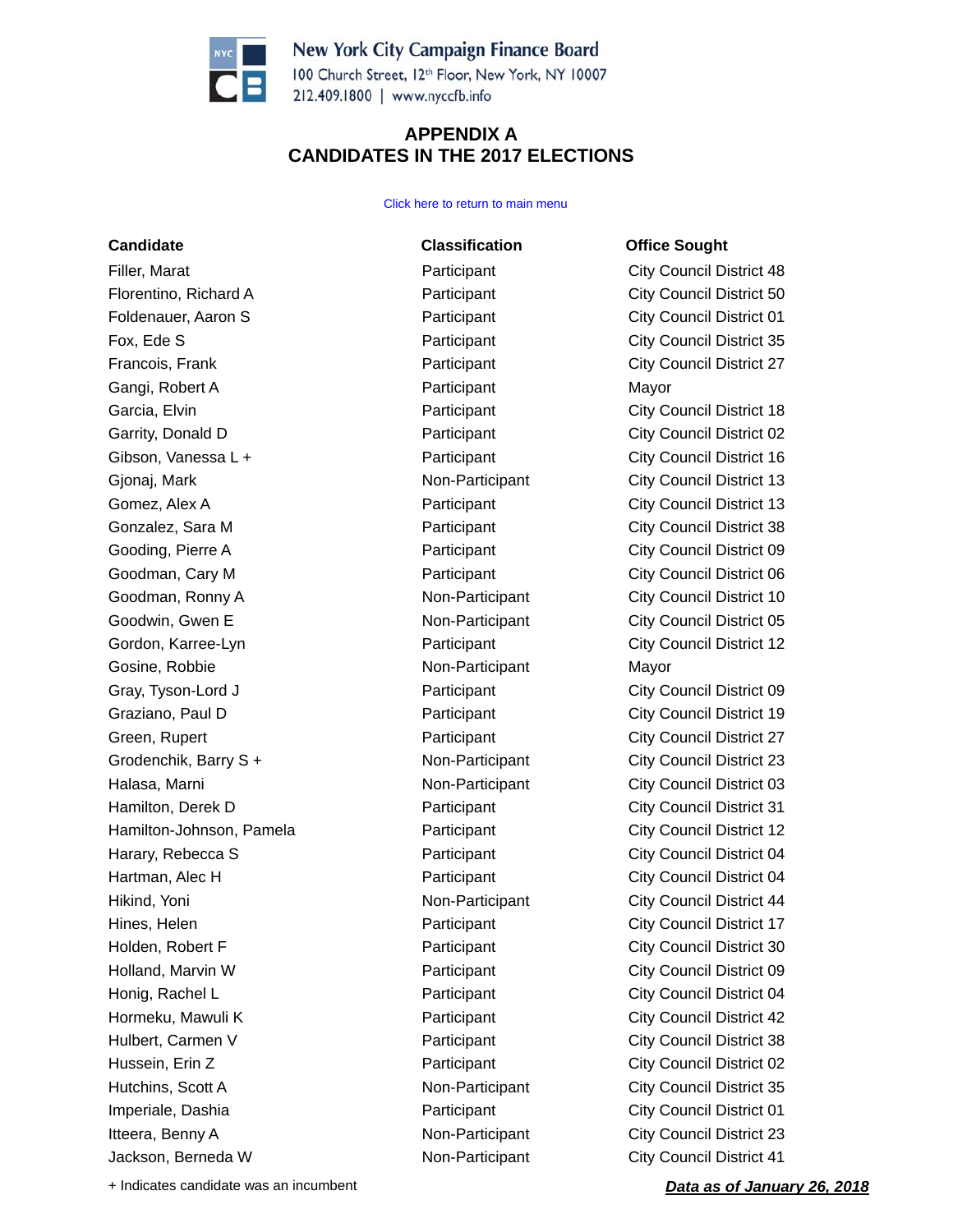

100 Church Street, 12th Floor, New York, NY 10007 212.409.1800 | www.nyccfb.info

### **APPENDIX A CANDIDATES IN THE 2017 ELECTIONS**

Click here to return to main menu

# **Candidate Classification Office Sought** James, Letitia + The Participant Public Advocate Public Advocate Jeffcoat, Marvin Participant City Council District 26 Johnson, Corey + Non-Participant City Council District 03 Johnson, Ernest Non-Participant City Council District 42 Jordan, Victor Participant City Council District 41 Joyner, John J Participant City Council District 36 Jung, Bryan S Non-Participant City Council District 01 Kallos, Benjamin J + **Participant** City Council District 05 Kasper, Joseph F **Non-Participant** City Council District 30 Katz, Melinda + The Participant Communication Communication Communication Communication Communication Communication Communication Communication Communication Communication Communication Communication Communication Communic Kelly, Brian W **Non-Participant** City Council District 40 King, Andrew + The City Council District 12 King, Moreen A **Participant** Participant City Council District 41 Kissel, Benjamin G **Participant** Participant Brooklyn Boro President Koo, Peter A +  $\blacksquare$  Non-Participant City Council District 20 Koslowitz, Karen + The City Council District 29 Kregler, William K **Participant** Participant **Constructs** Queens Boro President Lancman, Rory I + The City Council District 24 Lander, Brad S + The City Council District 39 Lane, James C **Participant** Public Advocate Public Advocate Laurel-Smith, Abbey S **Participant** Mayor Levin, Stephen T + The City Council District 33 Levine, Mark D +  $\blacksquare$  Non-Participant City Council District 07 Levy, Michael **Non-Participant** City Council District 35 Lim, John Y Non-Participant City Council District 23 Lopez-Pierre, Thomas A **Participant** Participant City Council District 07 Lundgren, Carl L **Non-Participant** City Council District 18 Mack, Dianne L<br>
Participant City Council District 09 Mailman, Jeffrey S **Participant** Participant City Council District 04 Maisel, Alan + The City Council District 46 Malliotakis, Nicole **Participant** Participant Mayor Mapp, Tamika L **Participant** Participant City Council District 08 Marte, Christopher **Participant** Participant City Council District 01 Marthone, Joseph R **Non-Participant** City Council District 28 Martinez, Israel **Participant** Participant City Council District 08 Matteo, Steven + The City Council District 50 McCabe, Liam A **Participant** Participant City Council District 43 McMillan, Jimmy **Participant** Participant City Council District 02 Medina, Angel Non-Participant City Council District 43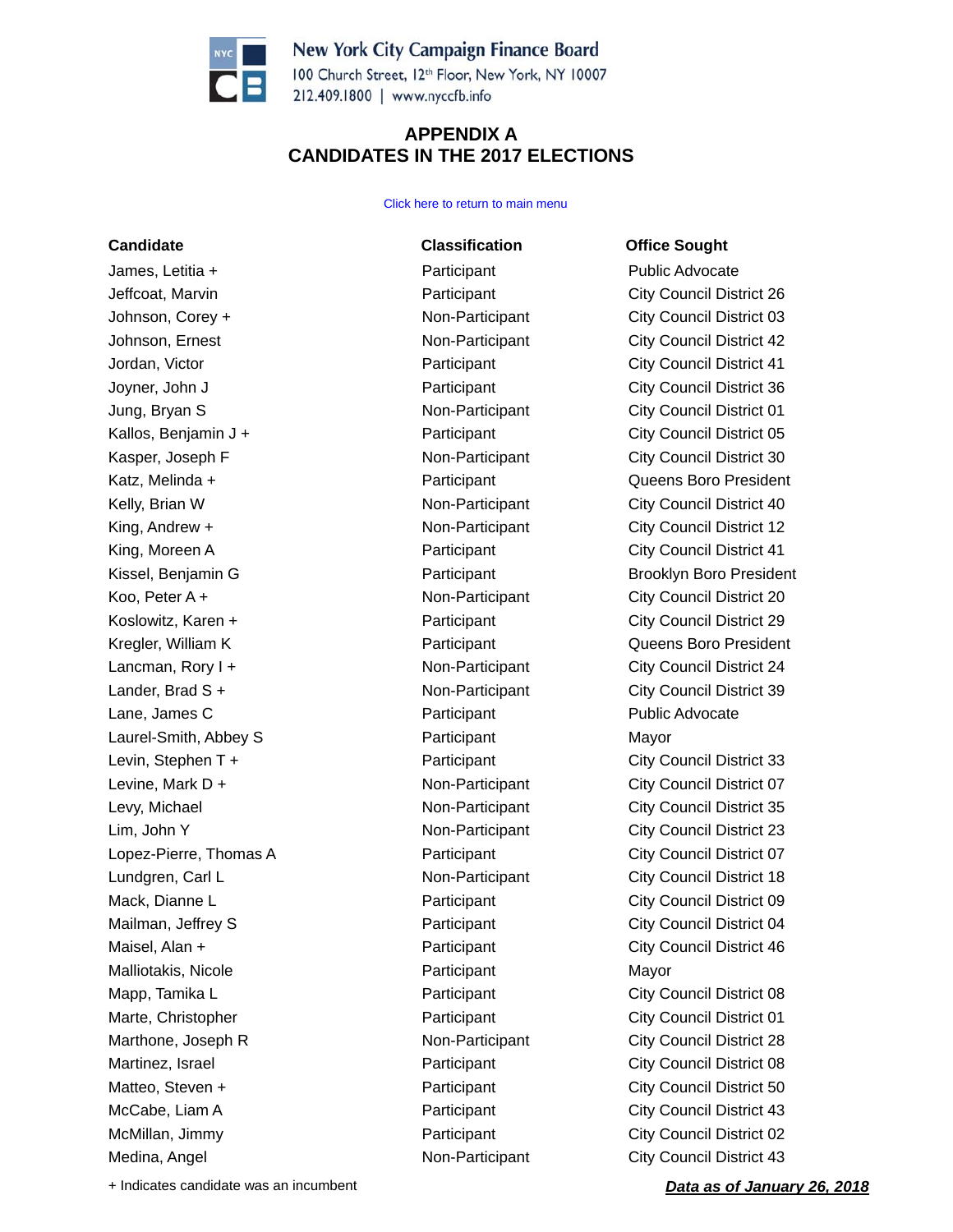

100 Church Street, 12th Floor, New York, NY 10007 212.409.1800 | www.nyccfb.info

### **APPENDIX A CANDIDATES IN THE 2017 ELECTIONS**

Click here to return to main menu

**Candidate Classification Office Sought** Menchaca, Carlos + The Participant City Council District 38 Merced, Alex **Non-Participant** Comptroller Miao, Chris Q **Participant** City Council District 38 Miller, David R Non-Participant City Council District 41 Miller, I. Daneek + **Participant** City Council District 27 Monserrate, Hiram **Participant** Participant City Council District 21 Moore, William R **Participant** Participant City Council District 18 Moseley, Montell C Non-Participant City Council District 24 Mossop, Ivan D **Participant** Participant City Council District 28 Moya, Francisco P **Participant** Participant City Council District 21 Murawski, Bill Non-Participant Mayor Olivera, Deidre L Participant City Council District 41 O'Reilly, Michael A **Participant** Public Advocate Public Advocate Ortiz, Felix W **Participant** City Council District 38 Ortiz, Linda Non-Participant City Council District 08 Ortiz, Victor R **Participant** City Council District 13 Parker, Christine **Participant** Participant City Council District 35 Payne-Hanks, Kamillah M **Participant** Participant City Council District 49 Penrose, Michael J **Participant** Participant City Council District 49 Perdomo, Felix A **Participant** Participant City Council District 14 Perez, Josue G **Participant** City Council District 10 Perkins, Bill + **Participant** Participant City Council District 09 Peterson, Alexander Non-Participant Mayor Polanco, Juan Carlos **Participant** Public Advocate Pompey, Cardon L **Participant** Public Advocate Public Advocate Poulidis, Konstantinos Non-Participant City Council District 19 Powell, Hettie V **Participant** Participant City Council District 28 Powers, Judah David **Non-Participant** City Council District 11 Powers, Keith T **Participant** Participant City Council District 04 Price, Camella D **Participant** Price, Camella D **Participant** Bronx Boro President Provost, Cory **Participant** Provost, Cory Participant City Council District 41 Quaglione, John Participant City Council District 43 Rabin, Eliot **Non-Participant** City Council District 05 Rahman, Mohammad T **Participant** Participant City Council District 24 Ramirez, Eduardo **Non-Participant** City Council District 18 Raudenbush, William H **Participant** Participant City Council District 06 Raymond, Pia **Participant** Participant City Council District 40 Reed, Alan Non-Participant City Council District 14

Oddo, James S + The Participant Coddo, James S + The Staten Island Boro President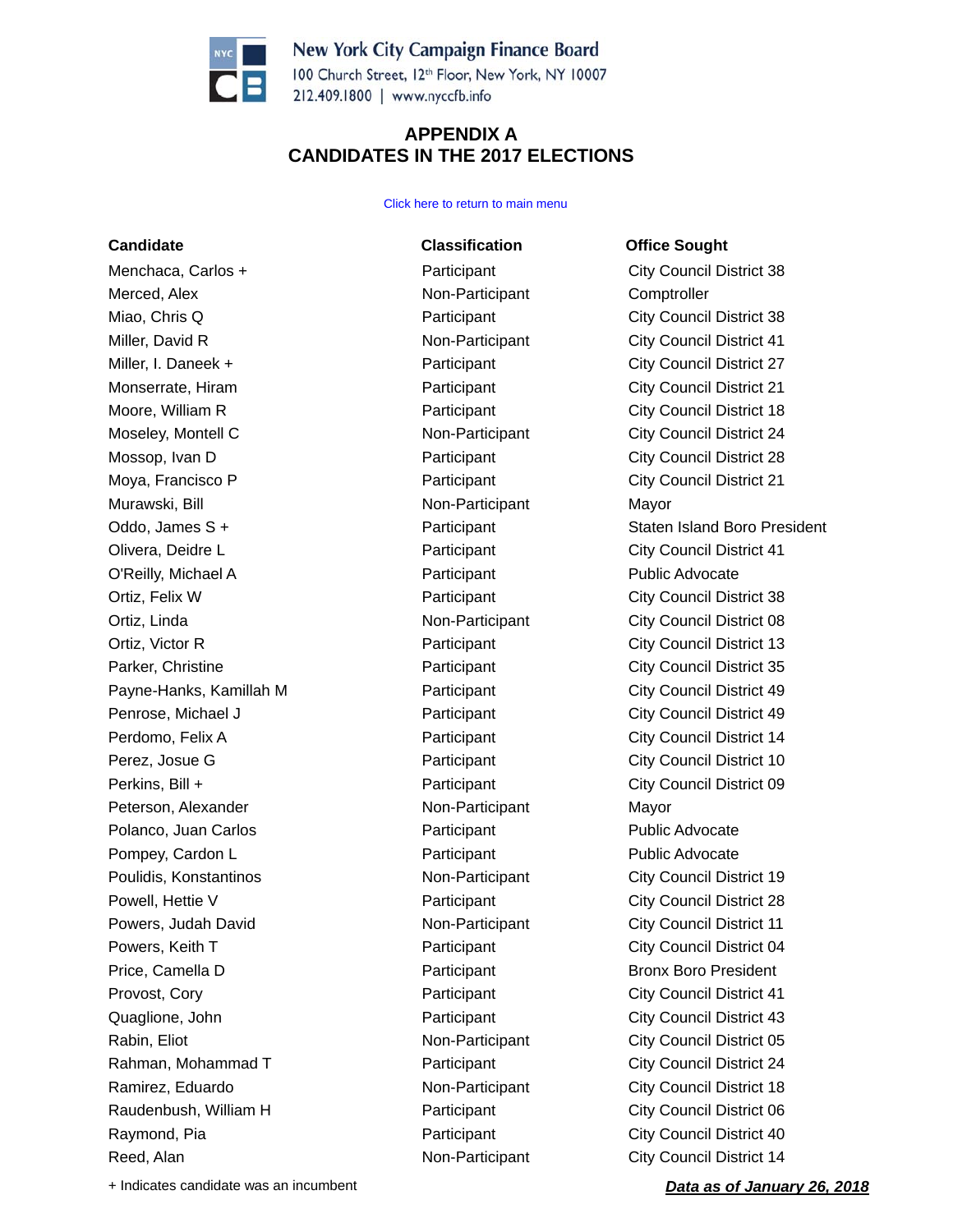

100 Church Street, 12th Floor, New York, NY 10007 212.409.1800 | www.nyccfb.info

### **APPENDIX A CANDIDATES IN THE 2017 ELECTIONS**

### Click here to return to main menu

Regina-Potter, Lucretia **Non-Participant** City Council District 43 Reynoso, Antonio + **Participant City Council District 34** Richards, Donovan + **Participant** Participant City Council District 31 Rivera, Carlina L **Rivera, Carlina L Participant** City Council District 02 Rivers, Anthony **Participant** Participant City Council District 27 Rodriguez, Robert J **Participant** Participant City Council District 08 Rodriguez, Ydanis A +  $\qquad \qquad$  Participant 
City Council District 10 Romaguera, Allan E **Non-Participant** City Council District 38 Rose, Deborah +  $\overline{P}$  Participant  $\overline{P}$  Participant

City Council District 49 Rosenthal, Helen + The Participant City Council District 06 Royster Jr., Jack **No. 2018 Participant** City Council District 09 Ruiz, William **Network** Participant City Council District 32 Salamanca, Jr., Rafael + The Non-Participant City Council District 17 Sanchez, Jasmin **Example 2** Participant City Council District 02 Sanchez, Justin E **Participant** Participant City Council District 14 Santana, Elvis L<br>
Participant City Council District 17 Santos, Eliseo M **Participant** Participant Mayor Saperstein, Steven **Participant** Participant City Council District 48 Scala, Michael G **Participant** City Council District 32 Schachter, Bessie R **Participant** Participant City Council District 04 Schwartz, Dylan M **Participant** Participant City Council District 51 Selkridge, Avery Non-Participant Bronx Boro President Sementilli, Egidio J **Participant** City Council District 13 Shapiro, Barry H **Non-Participant** City Council District 04 Sheikh, Helal A **Participant** Participant City Council District 32 Silver, Mary **Participant** Participant City Council District 02 Smith, Karmen M **Participant** Participant Mayor Smith, Persephone S **Participant** City Council District 37 Speranza, Martha **National Speranza, Martha City Council District 04** Participant City Council District 04 Spotorno, Frank **Non-Participant** City Council District 05 Springer, Kathleen K **Non-Participant** City Council District 22 Spruill, Marvin **Participant** Participant City Council District 09 Stringer, Scott M + The Participant Comptroller Swiney, Reginald **Non-Participant** City Council District 36 Tajiddin, Julius **Non-Participant** City Council District 09 Tan, Alison **Participant** City Council District 20

**Candidate Classification Office Sought**

Rivera, Daniel Vila Non-Participant Manhattan Boro President Scala, Frank **Non-Participant** Manhattan Boro President Shcherbenko, Thomas E **Participant** Participant Staten Island Boro President